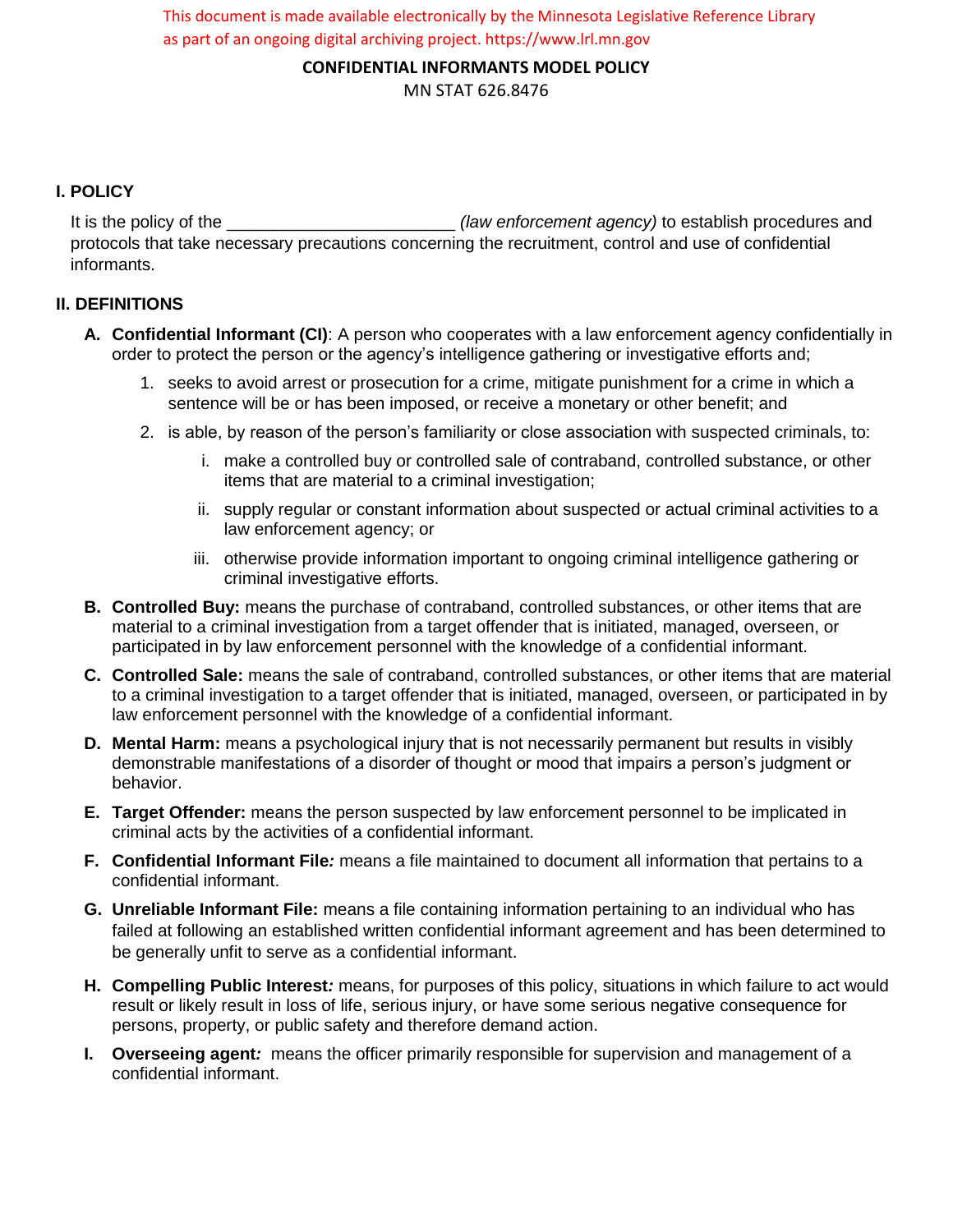#### **III. PROCEDURES**

#### **A. Initial Suitability Determination**

An initial suitability screening must be conducted on any individual being considered for a role as a CI. This screening includes the following steps:

- 1. An officer requesting use of an individual as a CI must complete an Initial Suitability Report. The report must be submitted to the appropriate individual or entity, as determined by the agency chief executive, to review for potential selection as a CI. The report must include sufficient detail regarding the risks and benefits of using the individual so that a sound determination can be made. The following information must be addressed in the report, where applicable:
	- a. Age, sex, and residence
	- b. Employment status or occupation
	- c. Affiliation with legitimate businesses and illegal or suspicious enterprises
	- d. Extent to which potential information, associations, or other assistance could benefit a present or future investigation
	- e. Relationship with the target of an investigation
	- f. Motivation in providing information or assistance
	- g. Risk of adversely affecting an existing or future investigation
	- h. Extent to which provided information can be corroborated
	- i. Prior record as a witness
	- j. Criminal history, to include whether he or she is the subject of a pending investigation, is under arrest, or has been charged with a crime
	- k. Risk to the public or as a flight risk
	- l. Consultation with the individual's probation, parole, or supervised release agent, if any
	- m. Consideration and documentation of the individual's diagnosis of mental illness, substance abuse, or disability; and history of mental illness, substance abuse, or disability
	- n. Relationship to anyone in law enforcement
	- o. Risk of physical harm to the potential CI or their immediate family or relatives for cooperating with law enforcement
	- p. Prior or current service as a CI with this or another law enforcement organization
- 2. Prior to an individual's use as a CI, a supervisor or other designated authority must review the Initial Suitability Report and determine if the individual is authorized to serve as a CI.
- 3. Any prospective or current CI must be excluded from engaging in a controlled buy or sale of a controlled substance if the prospective or current CI:
	- a. is receiving in-patient or out-patient treatment administered by a licensed service provider for substance abuse; or
	- b. is participating in a treatment-based drug court program; or
	- c. has experienced a drug overdose within the past year, except that
	- d. the prospective or current CI may provide confidential information while receiving treatment.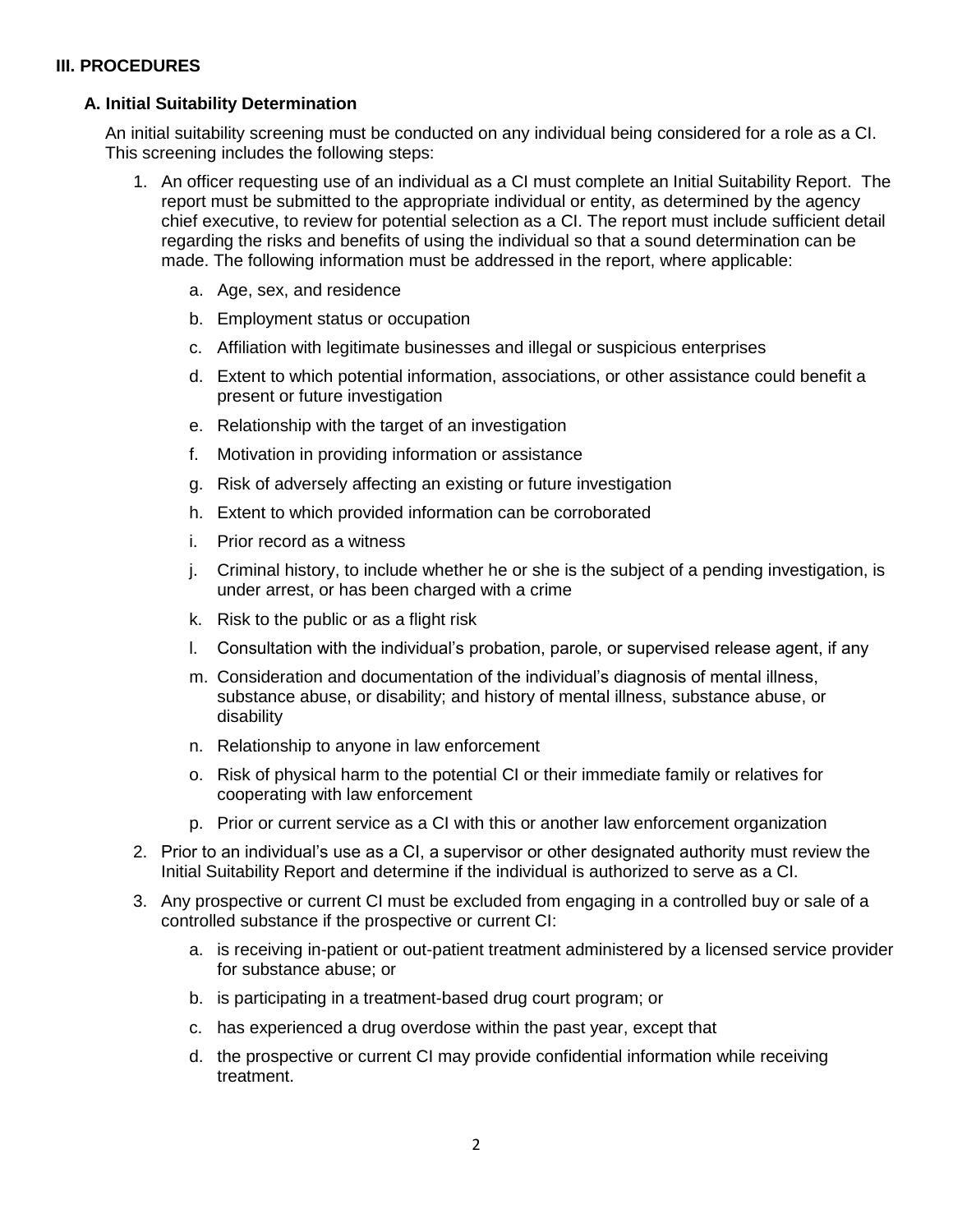- 4. Any prospective or current CI who is known to be a substance abuser, or is at risk for substance abuse, should be provided referral to prevention or treatment services.
- 5. Any prospective or current CI that is an addict in recovery or possesses a physical or mental infirmity or other physical, mental, or emotional dysfunction that impairs the ability of the prospective or current CI to understand instructions and make informed decisions must be referred to an advocate from the county social services agency.
- 6. Each CI's suitability must be reviewed every 6 months, at a minimum, during which time the CI's overseeing agent must submit a Continuing Suitability Report addressing the foregoing issues in III.A.1.a–p, and sections 3-5 (above), where applicable. A suitability screening must be conducted on a reactivated CI regardless of the length of inactivity.
- 7. Any information that may negatively affect a CI's suitability during the course of their use must be documented in the CI's file and forwarded to the appropriate authorized personnel as soon as possible.
- 8. Supervisors must review informant files regularly with the overseeing agent and must attend debriefings of CIs periodically as part of the informant management process. If a CI is active for more than 12 months, a supervisory meeting with the CI must be conducted without the overseeing agent.
- 9. CI contracts must be terminated, and the CI file placed in inactive status when the CI has not been used for 6 months or more.

# **B. Special CI Approval Requirements**

Certain individuals who are being considered for use as a CI require special review and approval. In all instances, the agency's chief executive or their designee and the office of the prosecutor or county attorney should be consulted prior to the use of these individuals as CIs. These individuals include the following:

- 1. Juveniles
	- a. Use of a juvenile under the age of 18 for participating in a controlled buy or sale of a controlled substance or contraband may be undertaken only with the written authorization of the individual's parent(s) or guardian(s), except that the juvenile informant may provide confidential information
	- b. Authorization for such use should be granted only when a compelling public interest can be demonstrated.
- 2. Individuals obligated by legal privilege of confidentiality
- 3. Government officials

# **C. General Guidelines for Overseeing CIs**

General guidelines for overseeing CIs are as follows:

- 1. CIs must be treated as assets of the agency, not the individual overseeing agent.
- 2. No promises or guarantees of preferential treatment within the criminal justice system will be made to any informant without prior approval from the prosecuting authority.
- 3. CIs must not be used without authorization of the agency through procedures identified in this policy.
- 4. CIs must not be used to gather information purely of a political nature or for other informationgathering efforts that are not connected with a criminal investigation.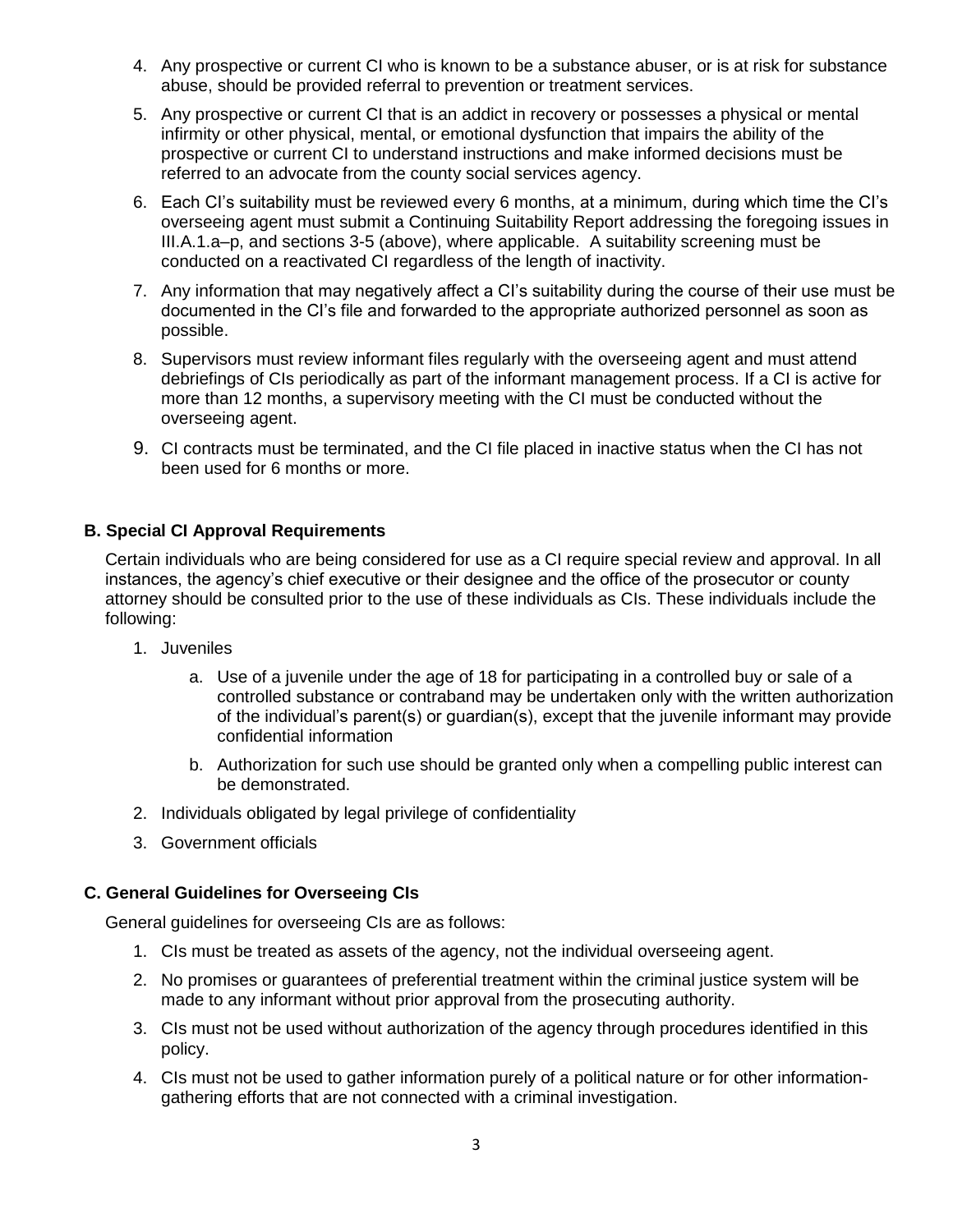- 5. Under no circumstances must an informant be allowed access to restricted areas or investigators' work areas within a law enforcement agency.
- 6. All CIs must sign and abide by the provisions of the agency's CI agreement.
- 7. Any physical or mental infirmity or other physical, mental, or emotional dysfunction that impairs the CI's ability to knowingly contract or otherwise protect the informant's self-interest must be taken into consideration before the CI signs the agreement.
- 8. The CI's overseeing agent must discuss each of the provisions of the agreement with the CI, with particular emphasis on the following:
	- a. CIs may voluntarily initiate deactivation, whereupon the protocols outlined in section E of this policy must be followed.
	- b. CIs are not law enforcement officers. They have no arrest powers, are not permitted to conduct searches and seizures, and may not carry a weapon while performing activities as a CI.
	- c. CIs found engaging in any illegal activity beyond what is authorized by the agency and conducted while under the supervision of an overseeing agent, will be subject to prosecution.
	- d. CIs are prohibited from engaging in actions or activities that could be deemed entrapment. The meaning of the term and implications of such actions must be explained to each CI.
	- e. CIs are prohibited from engaging in self-initiated information or intelligence gathering without agency direction and approval. The CI must not take any actions in furtherance of an investigation without receiving specific instruction(s) from the overseeing agent or agency.
	- f. Every reasonable effort will be taken to ensure the confidentiality of the CI but, upon judicial order, he or she may be required to testify in open court.
	- g. CIs may be directed to wear a listening and recording device.
	- h. CIs must be required to submit to a search before and after a controlled purchase.
	- i. CIs who participate in unplanned or unanticipated activities or meet with a subject(s) under investigation in a location outside of the jurisdictional boundary of the handling agency must promptly report that activity or meeting to their overseeing agents.
- 9. CI activity outside jurisdictional boundaries:
	- a. Investigators handling CIs who engage in operational activity in locations outside the jurisdictional boundaries of the agency must coordinate with counterparts in law enforcement agencies that have jurisdiction in that location where the CI will operate before any activity occurs, or in a timely manner after unanticipated activity occurs and is brought to the attention of the overseeing agent.
	- b. Any decision to defer or delay notice to or coordinate with an outside agency having jurisdiction in the area where a CI has or may operate must be documented, reviewed, and approved by the agency's chief executive or their designee.
- 10. Officers must take the utmost care to avoid conveying any confidential investigative information to a CI, such as the identity of other CIs, surveillance activities, or search warrants, other than what is necessary and appropriate for operational purposes.
- 11. No member of this agency must knowingly maintain a social relationship with a CI, or otherwise become personally involved with a CI beyond actions required in the performance of duty.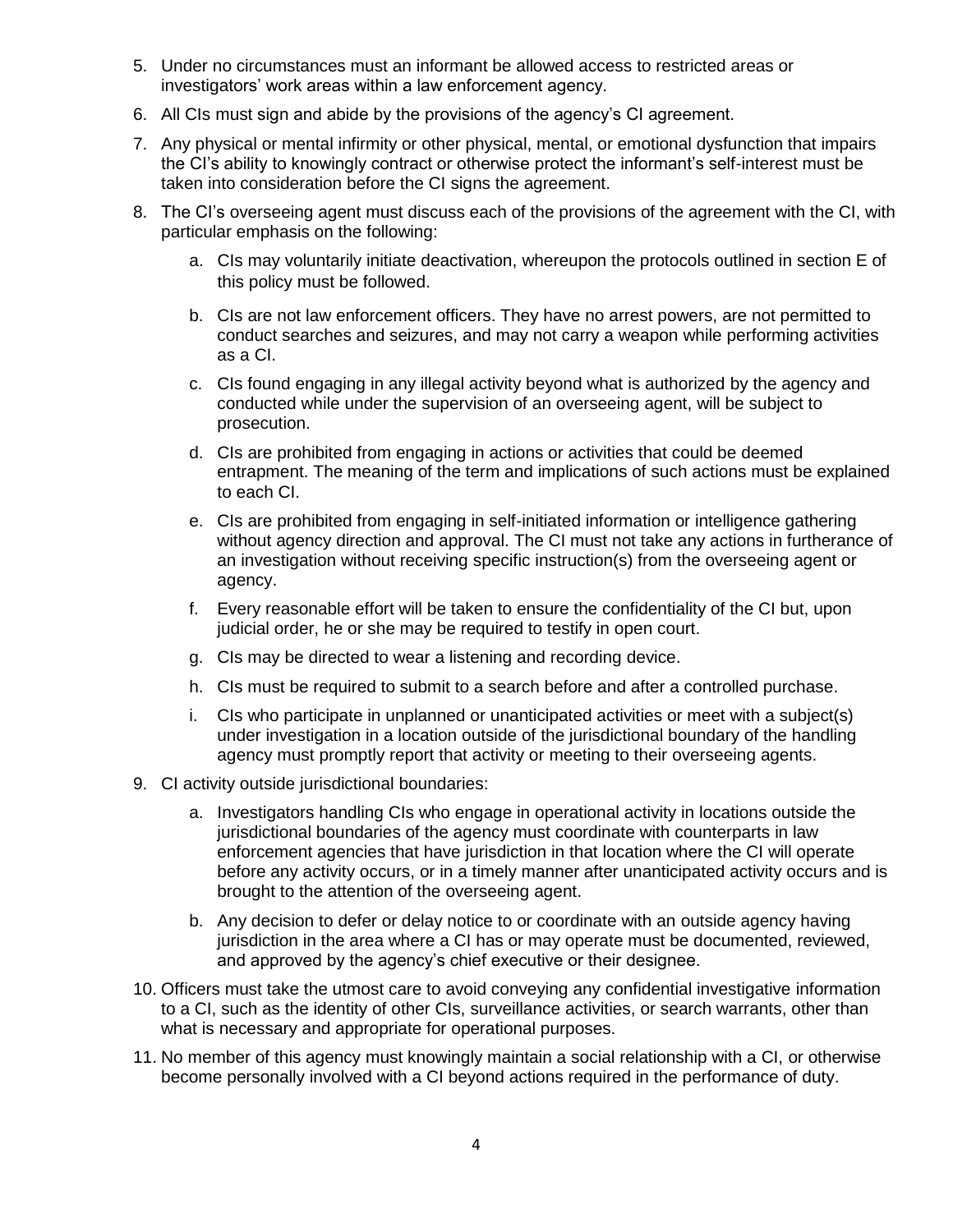- 12. Members of this agency must not solicit, accept gratuities from, or engage in any private business transaction with a CI.
- 13. Meetings with a CI must be conducted in private with another officer or agent present and with at least one officer or agent of the same sex, except when not practical. The meeting location should minimize the potential for discovery of the informant's cooperation and provide sufficient space to complete necessary administrative duties. The meetings must be documented and subsequently entered into the individual's CI file.
- 14. Overseeing agents must develop and follow a communications strategy and plan with the CI that minimizes, to the greatest extent possible, the risk of discovery or compromise of the relationship between the agency and the CI. This plan should also aim to prevent the detection, compromise, or interception of communications between the overseeing agent and the CI.
- 15. Procedures must be instituted to assist CIs with concealing their identity and maintaining their safety. Care should be given not to expose CIs to unnecessary safety risks.
- 16. Reasonable protective measures must be provided for a CI when any member of this agency knows or should have known of a risk or threat of harm to a person serving as a CI and the risk or threat of harm is a result of the informant's service to this agency.
- 17. Overseeing agents must:
	- a. evaluate and document the criminal history and propensity for violence of target offenders; and
	- b. to the extent allowed, provide this information to the CI if there is a reasonable risk or threat of harm to the CI as a result of the CI's interaction with the target offender.
- 18. Reasonable efforts and precautions must be made to help protect the identity of a CI during the time the person is acting as an informant.
- 19. Whenever possible, officers must corroborate information provided by a CI and document efforts to do so.
- 20. The name of a CI must not be included in an affidavit for a warrant unless judicial authority is obtained to seal the document from the public record or the CI is a subject of the investigation upon which the affidavit is based.
- 21. Overseeing agents are responsible for ensuring that information of potential value to other elements of the agency is provided promptly to authorized supervisory personnel and/or other law enforcement agencies as appropriate.
- 22. Individuals leaving employment with the agency have a continuing obligation to maintain as confidential the identity of any CI and the information he or she provided unless obligated to reveal such identity or information by law or court order.

### **D. Establishment of an Informant File System**

An informant file system must be established as follows:

- 1. The agency chief executive must designate a file supervisor who must be responsible for developing and maintaining master CI files and an indexing system.
- 2. A file must be maintained on each CI deemed suitable by the agency.
- 3. An additional Unreliable Informant File must be established for CIs deemed unsuitable during initial suitability determinations or at a later time.
- 4. Each file must be coded with an assigned informant control number for identification within the indexing system and must include the following information, where applicable:
	- a. Name, aliases, and date of birth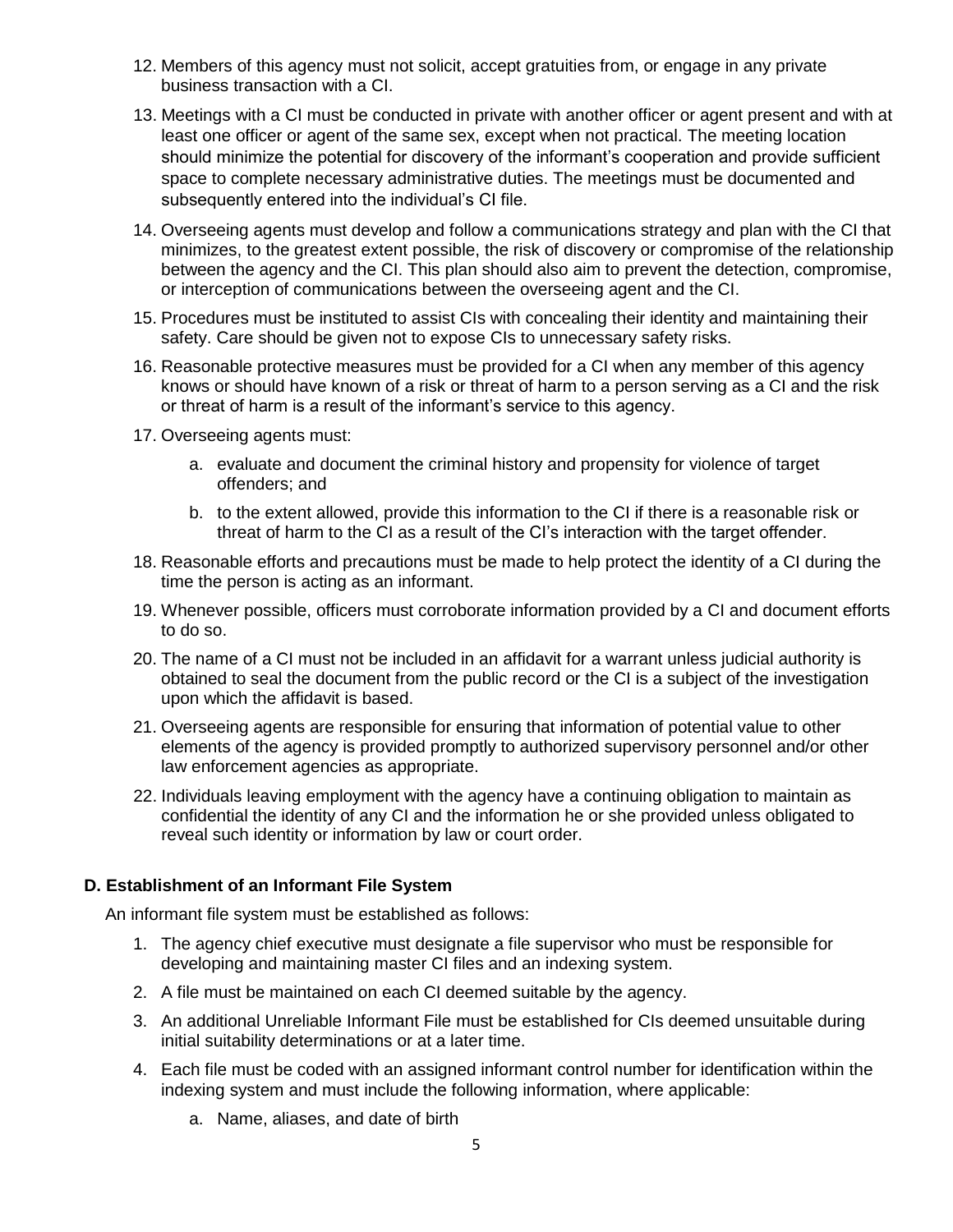- b. Height, weight, hair color, eye color, race, sex, scars, tattoos, or other distinguishing features
- c. Emergency contact information
- d. Name of the officer initiating use of the informant and any subsequent overseeing agents
- e. Photograph and criminal history record
- f. Current home address and telephone number(s)
- g. Residential addresses in the last five years
- h. Current employer, position, address, and telephone number
- i. Social media accounts
- j. Marital status and number of children
- k. Vehicles owned and their registration numbers
- l. Places frequented
- m. Gang affiliations or other organizational affiliations
- n. Briefs of information provided by the CI and the CI's subsequent reliability
- o. Special skills and hobbies
- p. Special areas of criminal expertise or knowledge
- q. A copy of the signed informant agreement
- 5. CI files must be maintained in a separate and secured area.
- 6. The file supervisor must ensure that information concerning CIs is strictly controlled and distributed only to officers and other authorities who have a need and a right to such information.
- 7. CI File Review
	- a. Sworn personnel may review an individual's CI file only upon the approval of the agency's chief executive or their designee.
	- b. The requesting officer must submit a written request explaining the need for review. A copy of this request, with the officer's name, must be maintained in the individual's CI file.
	- c. Officers must not remove, copy, or disseminate information from the CI file.
	- d. CI files must be reviewed only in designated areas of the law enforcement facility and returned as soon as possible to their secure file location.
	- e. All disclosures or access to CI files must be recorded by the file supervisor, to include information such as the requesting officer or agency, the purpose of access or disclosure, the information conveyed, and the date and time of access or dissemination.
	- f. No portion of an individual's CI file must be entered into any other electronic or related database without controls sufficient to exclude access to all but authorized personnel with a need and a right to know.

### **E. Deactivation of Confidential Informants**

A CI deactivation procedure must be established as follows: